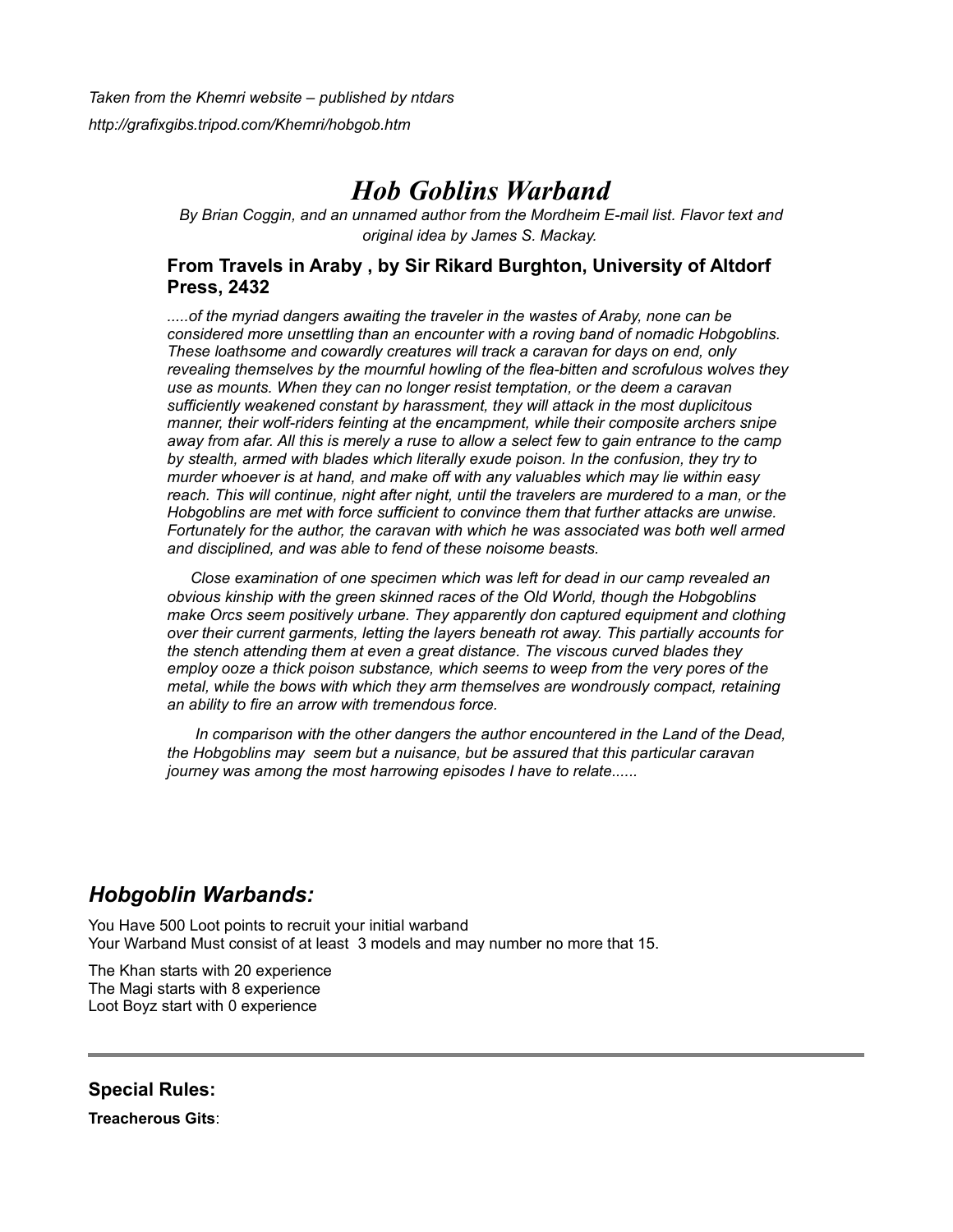Hobgoblins are notorious for their treachery in all things, including combat. For all henchmen not already in hand to hand combat roll a d6 at the beginning of each turn. If they roll a 1 on that d6 then roll another and reference the following chart:

**1** – The treacherous git switches sides, and can now be controlled by the opposing team for the rest of the battle. If there are multiple opponents the hobgoblin will attach himself the warband with the highest rating. Note that this hobgoblin must still take treachery tests, and therefore could end up back on his original team **2-5** – The hobgoblin is too interested in saving his own skin that he will refuse to shoot or charge this turn, but may perform other actions.

**6** – The henchman is infused with fresh determination and loyalty, and doesn't need to roll further treachery tests for the rest of the game

### **Giant Wolves:**

The warband may include a number of Giant Wolves as detailed below. These must be ridden into battle. You may nominate either heroes or henchmen to ride these wolves and the rules for mounted models in the mordheim book apply, however the riders will not dismount for any reason during a battle, so it is generally a bad idea to have an entire warband mounted. If the model is taken out of action roll for both the rider and the wolf on the serious injury table. You may switch riders between battles if you like. While mounted models are unable to enter buildings in above-ground scenarios they may still be ridden in tomb raider scenarios, however due to their bulk and the nature of the tombs mounted models may not run while inside of tombs, and will only charge their normal move distance (a charge must still be declared as normal, however, and you cannot simply 'move' into hand to hand combat.)

# **Skills:**

# **Combat Shooting Academic Strength Speed Special**

|             |  | Warrior Combat Shooting Academic Strength Speed |  | <b>Special</b> |
|-------------|--|-------------------------------------------------|--|----------------|
| Khan        |  |                                                 |  |                |
| Magi        |  |                                                 |  |                |
| Loot<br>Boy |  |                                                 |  |                |

# *Special Skills:*

**Ded Shooty:** Hobgoblins are famed masters of the bow, and their steady aim allows them to fire with uncanny accuracy while on the move. This skill allows a hobgoblin to ignore movement penalties when shooting. Hobgoblins riding giant wolves can use this skill as well, suffering no penalties to movement while firing from wolf back.

**Ded Sneaky:** These sneaky hobgoblins have been trained as scouts, sneaking up close to the enemy to deliver a deadly strike or observe the enemy positions for their leaders. A hobgoblin with this skill is placed after all other models have been placed. He can be placed anywhere on the table, as long as he's at least 12" from any opponent's models.

**Backstabba:** The hobgoblins are a tricky breed, and take advantage of any opportunity in combat. A hobgoblin with this skill can make a surprise attack on his opponent from a direction he isn't expecting. The attack is in addition to the hobgoblin's normal attacks, but cannot be parried.

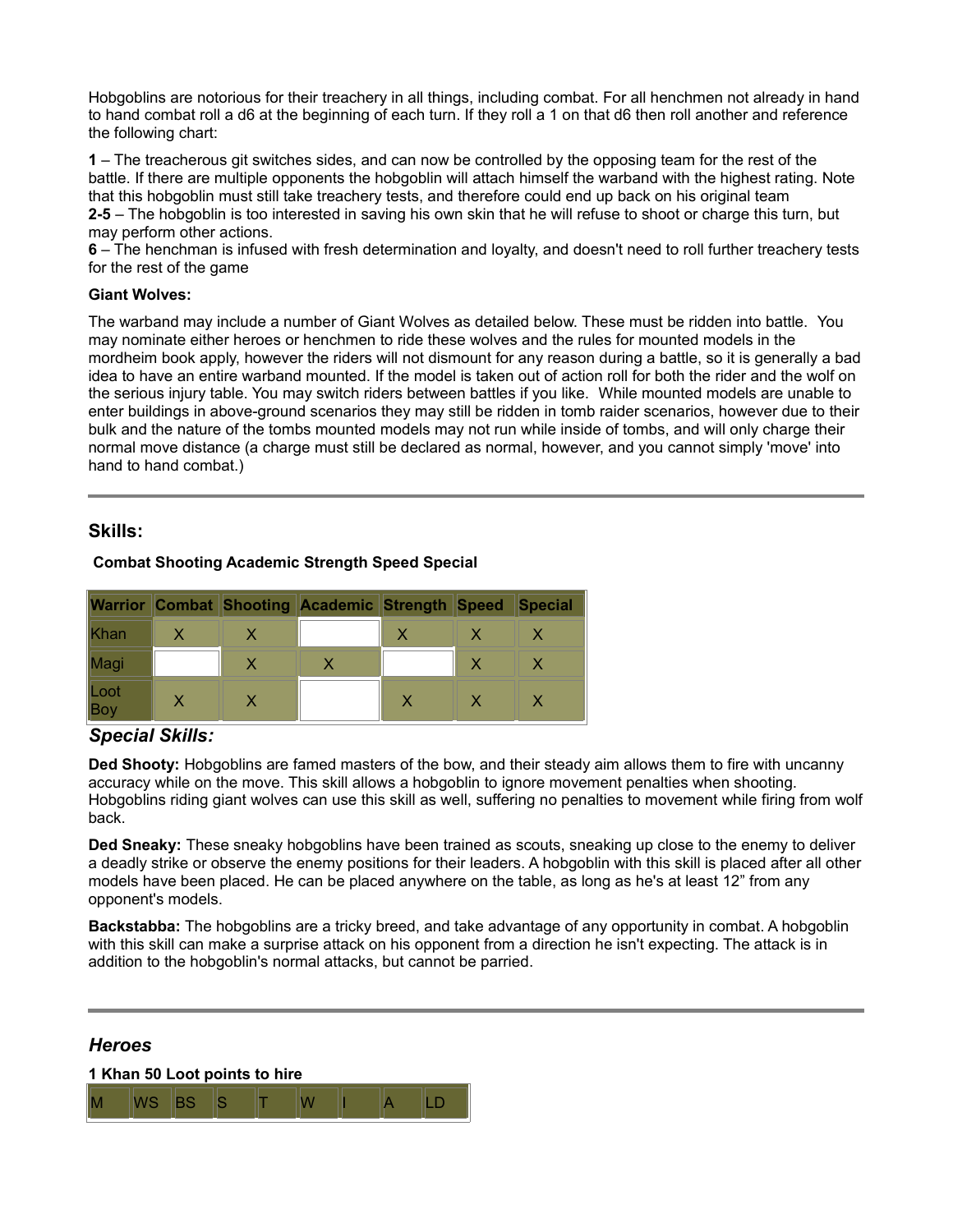|--|--|--|--|--|--|--|--|--|--|--|

The Khan is the meanest and fiercest warrior of the warband. He rules with an iron fist and none will (openly) dispute his power. He has first pick of the loot.

The Khan may purchase weapons and equipment from the Loot Boyz list.

#### **Special Rules:**

Leader: Any member of the warband within 6" can use the Khan's leadership for Psychology tests

#### **0-1 Magi 35 Loot points to hire**

Often Hobgoblin raiding forces include one of their Magi, gifted with the ability to wield magic these are fearsome opponents.

The Magi may purchase weapons and equipment from the Loot boyz list.

#### **Special Rules:**

The Magi is a Spell caster and starts with one spell from the Hobgoblin spell list, chosen in the normal way. As a Spell caster the Magi may not wear armour.

#### **Loot Boyz 35 Loot points to hire**

The Biggest and Baddest of the Thievin' Gitz, Loot Boyz run with the Khan and are entitled to the best loot (after the Khan of course).

Loot Boyz may purchase weapons and equipment from the Loot Boyz list.

#### **Henchmen**

#### **Thievin' Gitz 30 Loot points to hire**

| H |  |  |  |  |
|---|--|--|--|--|
|   |  |  |  |  |

Cunning and sneaky, Thievin' Gitz love to creep into camps at night and make off with whatever they can get their hands on, and usually bury a dagger in the back of a sleeping warrior or two.

Thievin' Gitz may purchase weapons and equipment from the Thievin' Gitz List.

#### **0-5 Stickaz 40 Loot points to hire**

Stickaz are Hobgoblin bowmen. they subscribe to the motto, "they can't hit back from 150 feet".

Stickaz may purchase weapons and equipment from the Thievin' Gitz List.

#### **Special Skills:**

Stickaz may re-roll failed to-hit rolls with missile weapons once per turn.

#### **0-5 Giant Wolves 50 Loot points to hire**

| Ш |  |  |  |  |
|---|--|--|--|--|
| ∼ |  |  |  |  |

Not only are the Giant wolves valued warriors but also serve as mounts for the the Hobgoblins, who will ride them into battle in a whooping frenzy of attacks.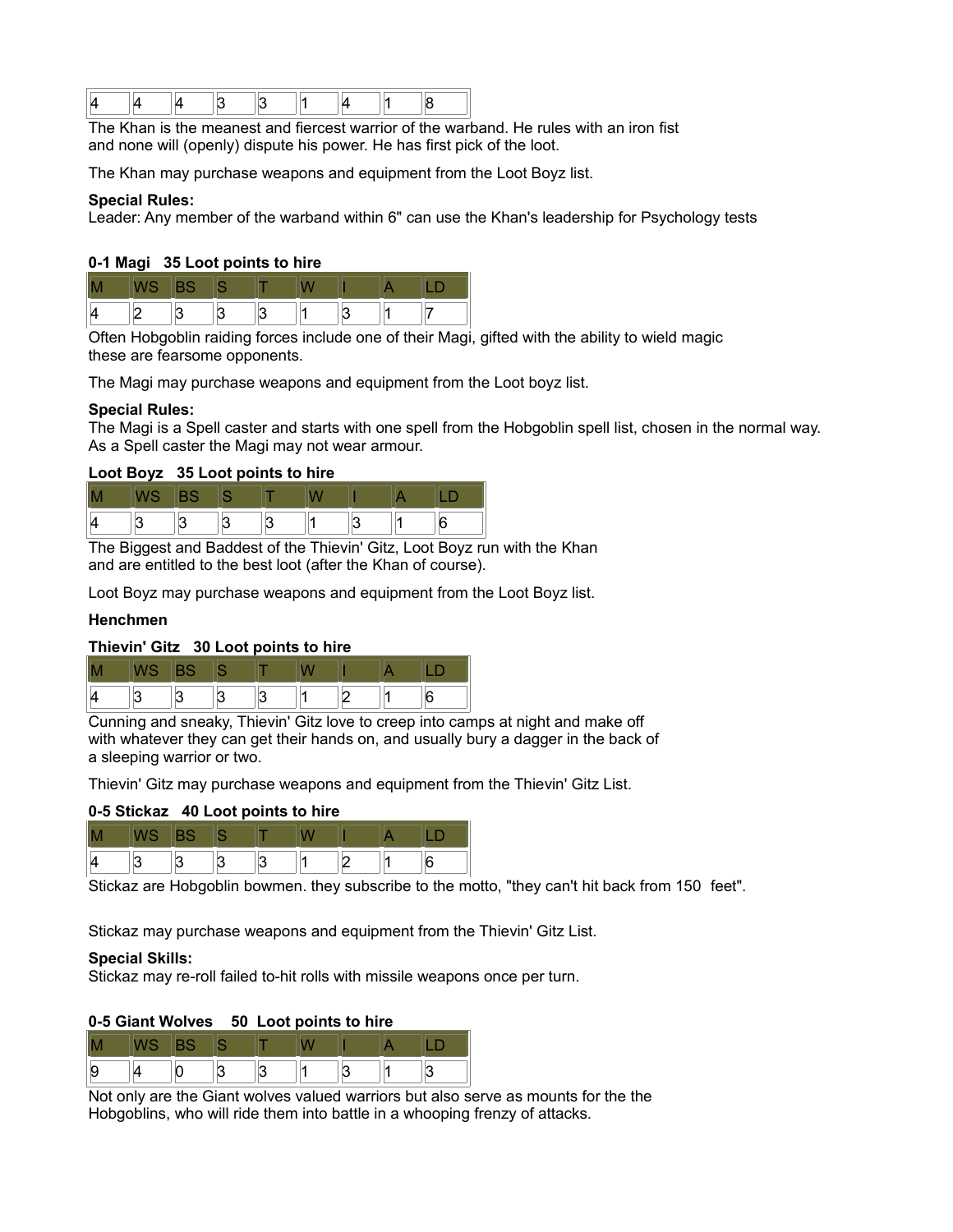#### **Special rules:**

Giant Wolves are animals and as such may not gain any experience and may not be given any weapons or equipment.

| <b>Loot Boyz Equipment List:</b> |  |  |  |  |  |
|----------------------------------|--|--|--|--|--|
| free/2 gold                      |  |  |  |  |  |
| 3 gold                           |  |  |  |  |  |
| 10 gold                          |  |  |  |  |  |
| 10 gold                          |  |  |  |  |  |
| 15 gold                          |  |  |  |  |  |
| 15 gold                          |  |  |  |  |  |
| 5 gold                           |  |  |  |  |  |
| 10 gold                          |  |  |  |  |  |
| 20 gold                          |  |  |  |  |  |
| 2 gold                           |  |  |  |  |  |
| 5 gold                           |  |  |  |  |  |
| 10 gold                          |  |  |  |  |  |
|                                  |  |  |  |  |  |

### **Theivin' Gitz Equipment list**

| Dagger      | free/2 gold |
|-------------|-------------|
| Mace        | 3 gold      |
| Sword       | 10 gold     |
| Spear       | 10 gold     |
| Helmet      | 10 gold     |
| Light armor | 20 gold     |
| Bow         | 10 gold     |

# *Hobgoblin Spell List*

#### **Hit da Mark Difficulty: 7**

The Magi helps the blows of his comrades find their mark with this spell. All members of the warband within 6" of the Magi can re-roll failed hand-to-hand attacks this turn.

## **Yer not Lookin' Difficulty: 8**

This spell can be targeted against any model within 8" of the shaman. A successful casting blinds the opponent, making him unable to move or shoot. The model's weapon skill is reduced to 1 for the duration of the spell. The spell lasts for the remainder of the Magi's turn, and through the opponents next turn. The spell expires at the beginning of the Magi's following turn.

#### **Sticka Storm Difficulty: 7**

The Sticka Storm is a hail of vicious barbed arrows drawn into existence when the Magi casts the spell. The arrows can then be fired by the Magi at any single opponent using his ballistic skill, but ignoring modifiers for range, movement, or cover. The arrows are strength 3, and add a +1 to injury rolls. The spell summons d3 +1 such arrows, which have a range of 24".

#### **Dig in Ladz Difficulty: 7**

The Magi gives one hobgoblin within 4" the ability to strike first in hand-to-hand combat. This applies despite any other factors except magic. If both sides are allowed to go first via magic, then combat is simultaneous. This